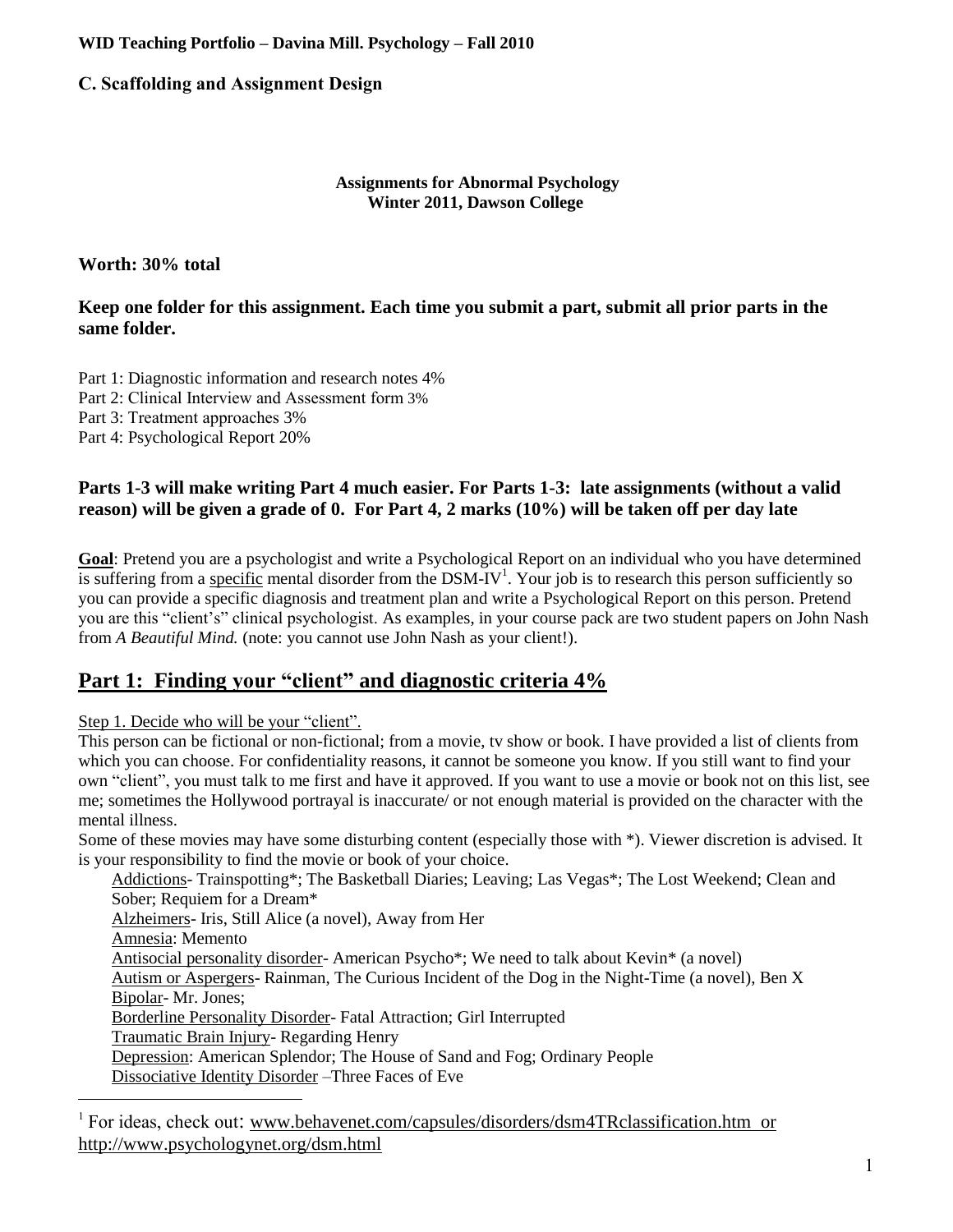Gender Identity Disorder- Ma Vie en Rose, Boys Don't Cry; Mental retardation: The Other Sister; I Am Sam Obsessive Compulsive Disorder- As Good As It Gets; The Aviator Paraphilias- Ed Wood; Pedophilia- Happiness\*; Post Traumatic Stress Disorder- First Blood- Rambo 1; Coming Home; The Deer Hunter\*' Schizophrenia - Benny and Joon; Clean, Shaven; Donnie Darko

#### Step 2: Find the diagnostic criteria from the DSMIVTR (2 points)

To get the diagnostic criteria, your best source is the DSM-IV from the library. I recommend you also photocopy most of the chapter – the DSM is full of lots of useful information. The diagnostic criteria can also be found on these websites: [www.behavenet.com/capsules/disorders/dsm4TRclassification.htm](http://www.behavenet.com/capsules/disorders/dsm4TRclassification.htm) or [http://www.psychologynet.org/dsm.html.](http://www.psychologynet.org/dsm.html) At the end of this section, highlight the name(s) of other disorders you will need to rule out before confidently making a diagnosis (sometimes called differential diagnoses- fans of *House, MD* may be familiar with the mechanics of a differential diagnosis).

### Step 3: Research the disorder (2 points)

You will need to become knowledgeable about your client's disorder (wouldn't want to misdiagnose your client, now would you?). Start by reading the entire chapter in your abnormal psychology textbook in which your client's disorder appears. Focus your notes on your disorder. Write at least three pages of notes using your own words. You can make an outline of the chapter, include flowcharts or a diagram, or simply take careful notes. The purpose of this note taking is to help you understand as fully as possible the structure and details of this chapter and as evidence that you are doing the preliminary reading on your road to becoming an expert on this type of disorder.

Submit notes on what information you will need to do a proper assessment of your client. In many cases, the textbook does not go into great detail. I suggest you find a few more sources on the disorder (e.g., find scholarly articles on online databases; read reputable websites).

## **Submit to me the following information (stapled, please):**

- The name of your client. Include the name of the movie/ book/ show and the suspected diagnosis
- (2 points) Provide ALL the DSM-IV diagnostic criteria for the disorder plus highlight the disorders to rule out (differential diagnosis)
- (2 points) Personal notes (3 pages, handwritten (2 pages if you prefer to type); grammar/ spelling do not matter) you have taken while researching the disorder.

# **Part 2. Complete and submit the Clinical interview(s) and Assessment form 3%**

Just write n/a if something is not applicable to your client- e.g., client is a child, therefore married =  $n/a$ ) Handwritten or typed. This information will be very helpful when you begin to write you formal report.

## CLINICAL INTERVIEW AND ASSESSMENT FORM

Psychologist's Name:

Client's Name:

Age:

Sources consulted (e.g., interviews with client, family, friends, medical-, prison-, or school records,

other?):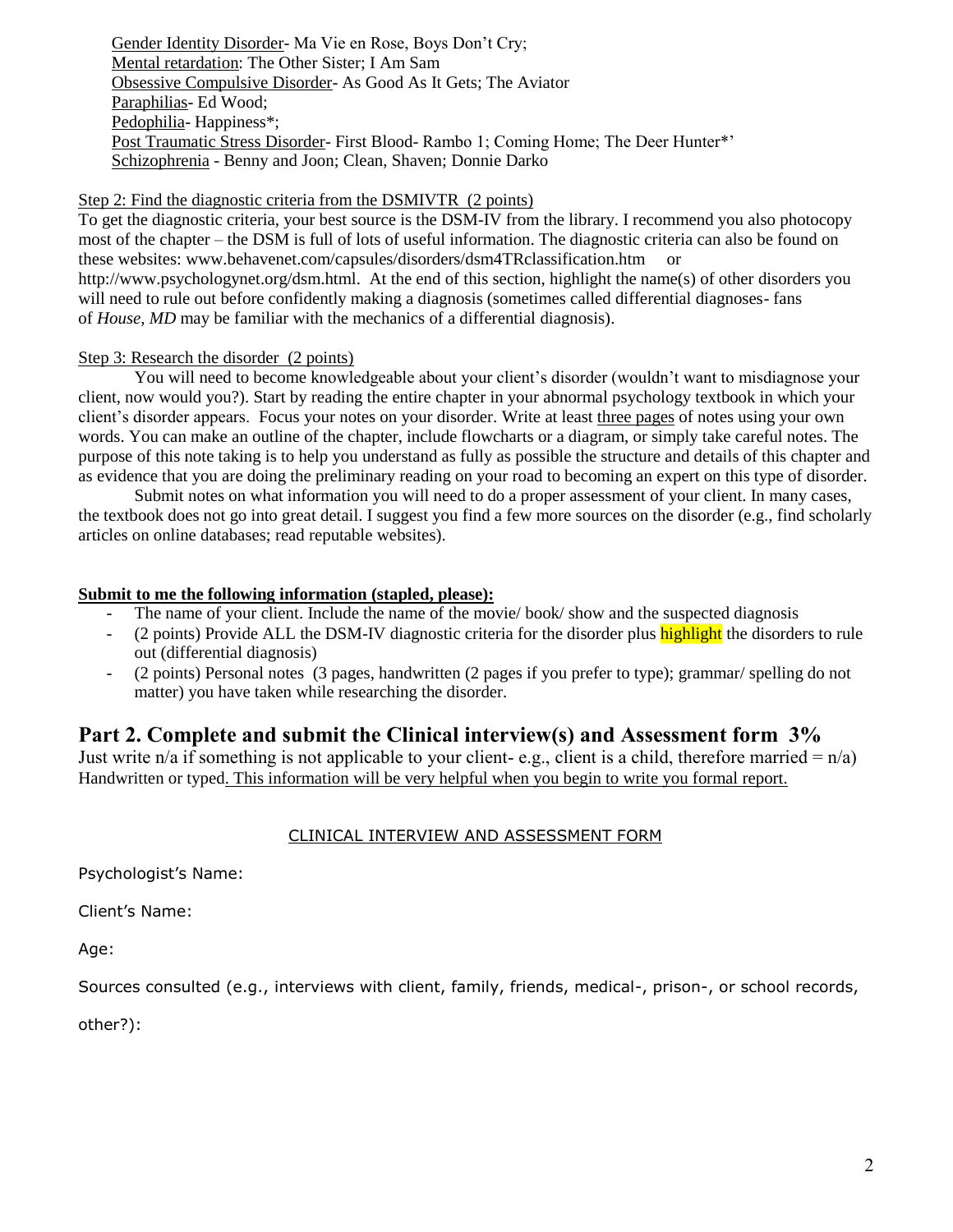## A. THE CLINICAL INTERVIEW

Reason for referral / *main concern(s) this patient wants addressed* (why is person being seen at *this* time? who referred him- self, spouse, court ordered, other professionals?)<sup>2</sup>:

When did problems first begin?

Any precipitating factors, (i.e..other stresses at time)?

Past treatments? Successful? Why or why not?

Relevant medical history. Medications? Other illnesses? Note possibility of drug or alcohol problems.

Married status:

Children:

Currently lives with:

Social supports:

<sup>&</sup>lt;sup>2</sup> State at what point in the client's life is he or she coming to see you, and for what purpose. Many students find they need to pretend they have been asked to see the client early on in the movie's plot line; other students pretend to be doing a reassessment of an already-diagnosed person; while others find it appropriate to having been court appointed. This is an assessment of your client, not a movie review; you do not have to stick to the plot line of the movie 100%.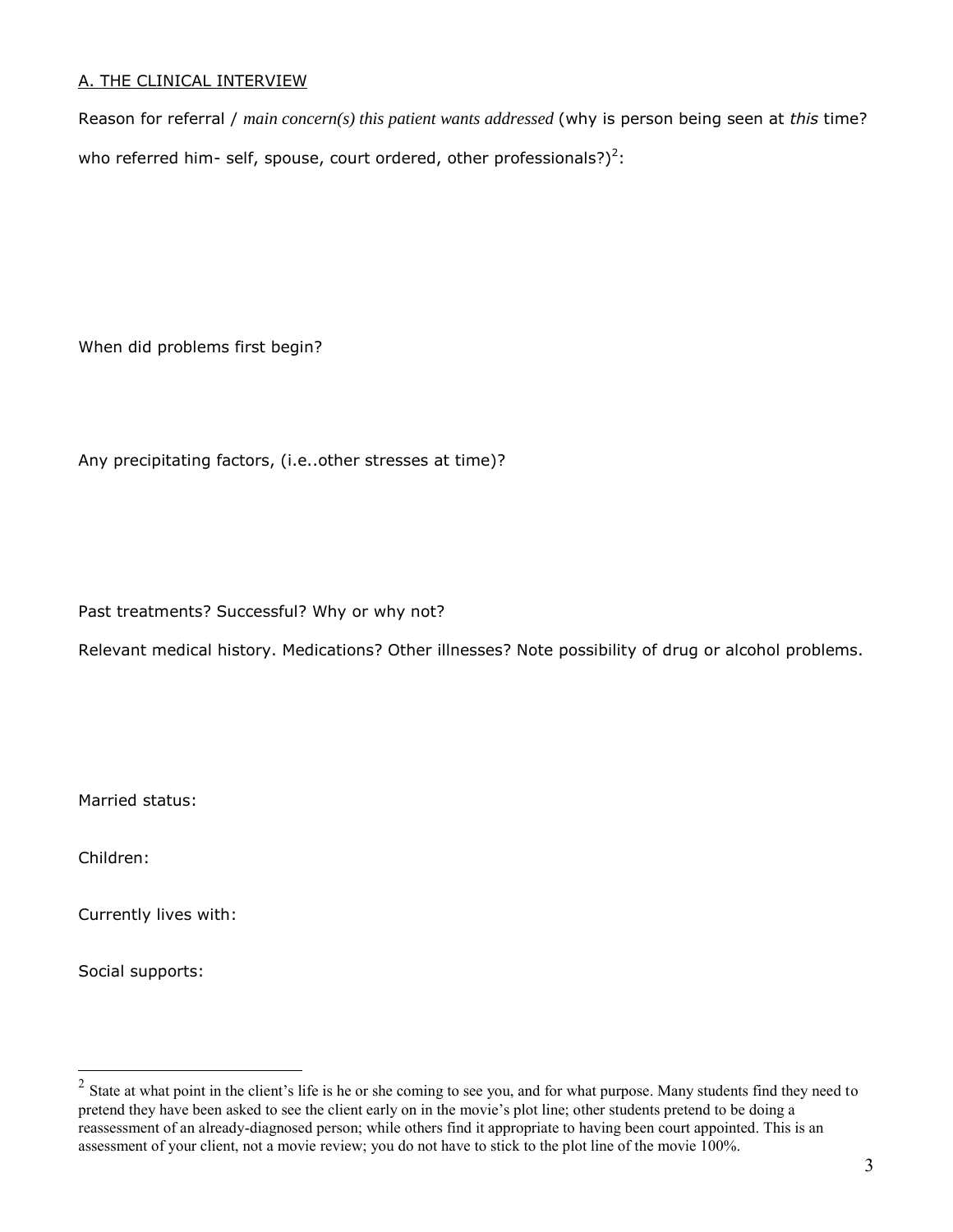Religion:

Education:

Job history:

Financial status:

Bereavement or losses

Social activities, Hobbies and other interests

Other relevant background information?

### B. BEHAVIOURAL OBSERVATIONS (SEE THIS SECTION OF THE ACTUAL PSYCHOLOGICAL REPORT FOR IDEAS)

appearance-behaviour

thought processes

mood, affect

intellectual functioning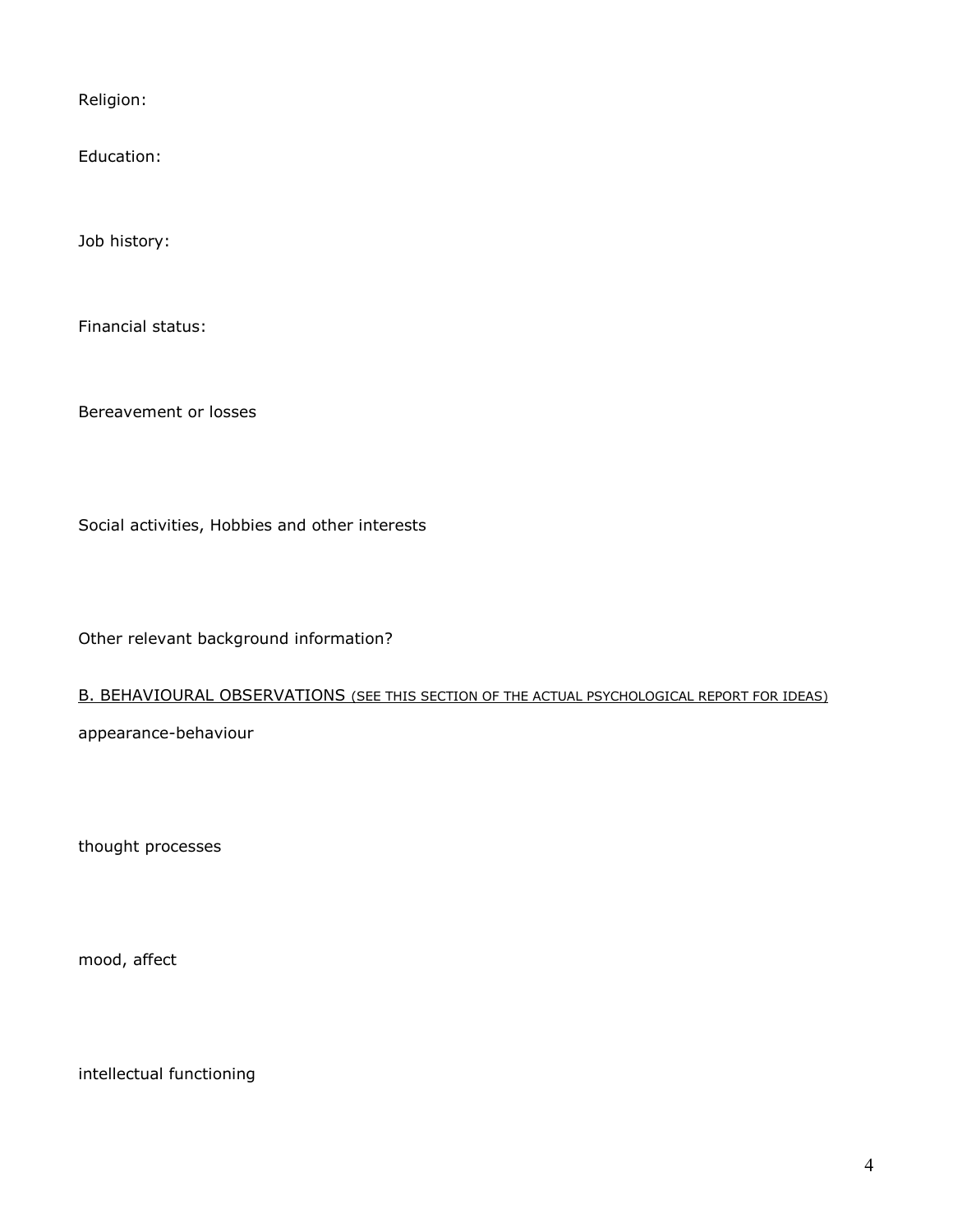C. PSYCHOLOGICAL TESTING- indicate which test(s) you are considering using and explain why.

Intelligence testing (e.g., WAIS-R)

Achievement tests

Neuropsychological tests

Projective tests (e.g., Rorschach ink blots, TAT)

Personality inventories (e.g., MMPI, parent, teacher checklists)

D. PHYSICAL EXAM REFERRALS- indicate which test(s) you are considering using and explain why.

Vision or hearing,

toxicity,

thyroid,

neurological like EEGs or brain scans

## **Part 3. Appropriate treatment approaches (3%):**

Find at least 3 treatment suggestions for your client. Given what you know about your client and how your client's problem affects those people close to him, what are some of the treatment approaches you would put in place?

Point form (typed) is fine for this exercise. Don't just make up these ideas; you must also back up the suggestion with a reference from an academic source (scientific journal article, reputable website, textbook, etc). The treatment must be tailored to the individual and to the disorder. For example, some disorders primarily respond to medication (be specific), and treatment is enhanced with supportive individual therapy and vocational counseling. People with other disorders might need education, couple's therapy, and assertiveness training. While others will start with cognitive behavioural training, medication, relaxation training and group therapy. There are many types of treatments - I have named but a few. (1 point for each appropriate approach backup up by the literature)

# **Part 4. Psychological Report (20%)**

Now you must submit a formal Psychological Report on your client. **Length**: Should not be less than 4 pages or more than 10 pages, not including cover page (typed, double-spaced, one inch margins, no extra line spaces between paragraphs).

Imagine this report will likely be read by other professionals.

Have a plan or general outline in mind when you start writing. Know where you're going; what conclusions you're building toward. If you start writing with the idea that you'll figure out some conclusions when you get to the end of the report, you'll need to do extensive rewriting to make the report flow smoothly and to remove the unnecessary details. For example:

o Know your diagnostic criteria well (along with diagnoses you may need to rule out!) so you will know what evidence you will need to include in your report.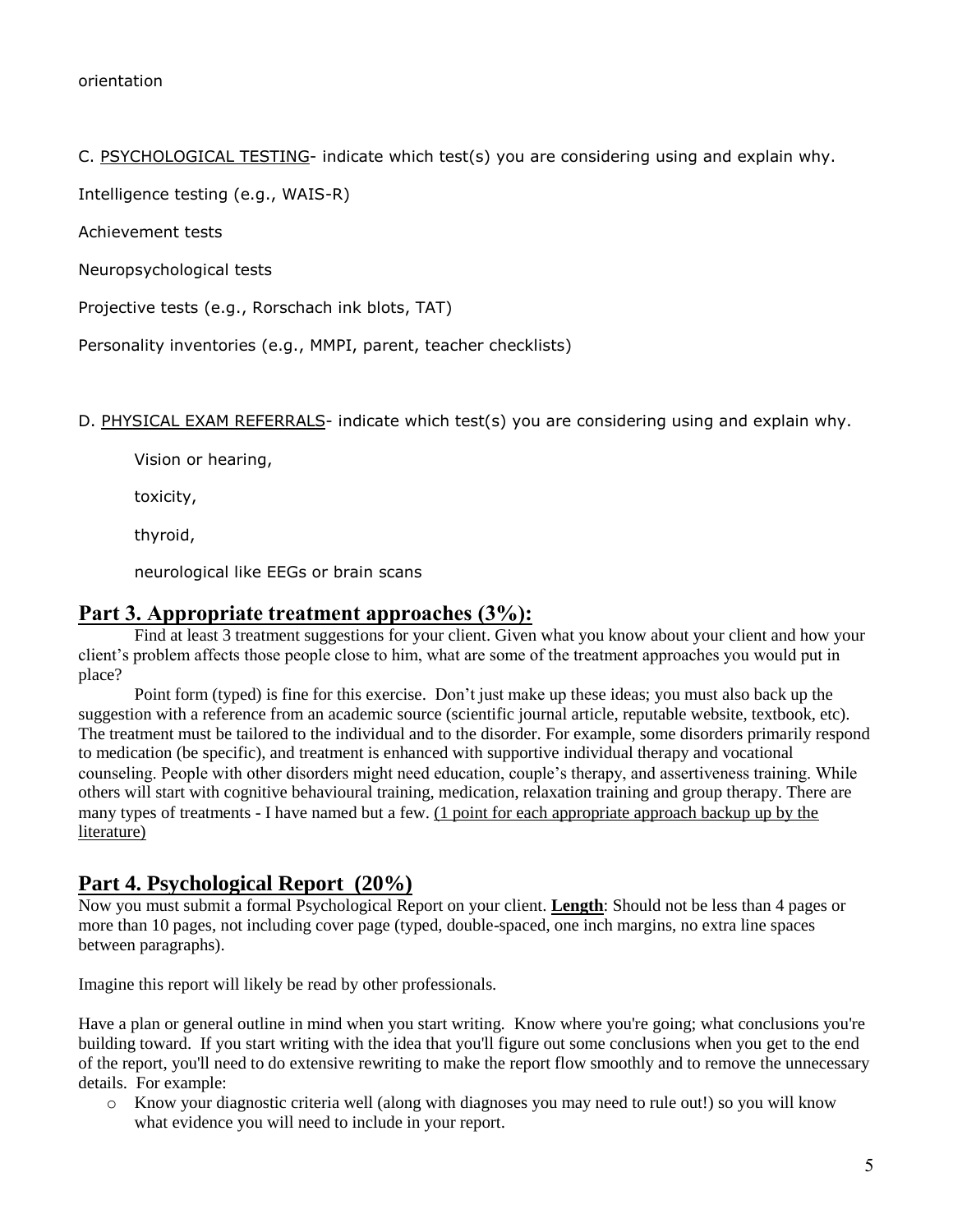- o While re-watching the movie, keep the list of diagnostic criteria handy- write down examples that support your diagnosis or disconfirms other competing diagnoses
- o Know in advance if there are certain people you will interview who know your client well.

You want the report to flow smoothly, so that minimal effort is required of the reader to organize the data. Help the readers assimilate the information by giving them an efficient structure. Let them concentrate on understanding the patient, rather than being distracted by trying to "put the pieces together." Excessive, unnecessary details will distract the reader from the case you are trying to build in support of your conclusions.

- 1. You will need to use my Psychological Report template (attached to this document).
- 2. Organize each section of the report with paragraphs and use good paragraph structure. The first sentence of the paragraph tells what the whole paragraph is about. The last sentence sums up the paragraph. Good paragraphing - often missing in cegep students' papers- helps the reader understand the logical flow of your paper and helps to digest the information in manageable chunks.
- 3. Within each topic, it usually is helpful if you follow a chronological order. You don't want the reader to have to stop and figure out which admission came first or which symptoms appeared last, etc.
- 4. Students often find it easier to write the report in the past tense, as if you actually had conducted an assessment and was writing about it, with some exceptions (e.g., treatment plan will likely be written in the future tense).
- 5. Try to keep information under the appropriate subheading; try not to be repetitive. If paragraph one stated that the patient has been repeatedly fired from jobs, don't repeat this in paragraph four as part of the "social issues" paragraph. Find a way to convey all the information and only say it once. Exceptions to this rule include repetition for emphasis and limited repetition in the summary.
- 6. Show awareness of when you are making inferences and providing concrete observations to back up your speculations (a mistake many students make is guessing what's going on inside someone's head, rather than providing information that is based on more solid evidence; This is what it means to provide *empirical* evidence). If you do not have certain pieces of information about this person in order to complete a section, note where you are speculating or simply note in the report that this information is missing from your evaluation.
- 7. When referring to yourself in a report there is no clear consensus whether you should use personal pronouns or refer to yourself as "the examiner." Many psychologists feel that referring to yourself in the third person makes the report sound more objective and formal. Others feel that it makes the report sound awkward and stilted. One option is to find ways to avoid references to yourself. For example,

| (WEAK)                                         | (BETTER)                                      |
|------------------------------------------------|-----------------------------------------------|
| The patient was angry with me for interrupting | The patient voiced frustration and hostility  |
| his scheduled activities on the ward.          | over disruption of scheduled ward activities. |

**Evaluation**: You will be evaluated on the following criteria:

- 1. How well you have angled the report so that the reason for referral is ultimately addressed.
- 2. How well you have shown that the diagnostic criteria of a particular mental disorder relates to your client. Use the DSM-IV for criteria. Also research criteria for differential diagnosis (i.e., did you rule out other, competing diagnostic criteria?)
- 3. How well you have provided the relevant information a mental health professional should include in a report.
- 4. How logical your treatment plan seems to be (do proper research on this, so your plan is good).
- 5. How well written your paper is (e.g., clear sentence structure, proper spelling, logical flow of ideas, not repetitive).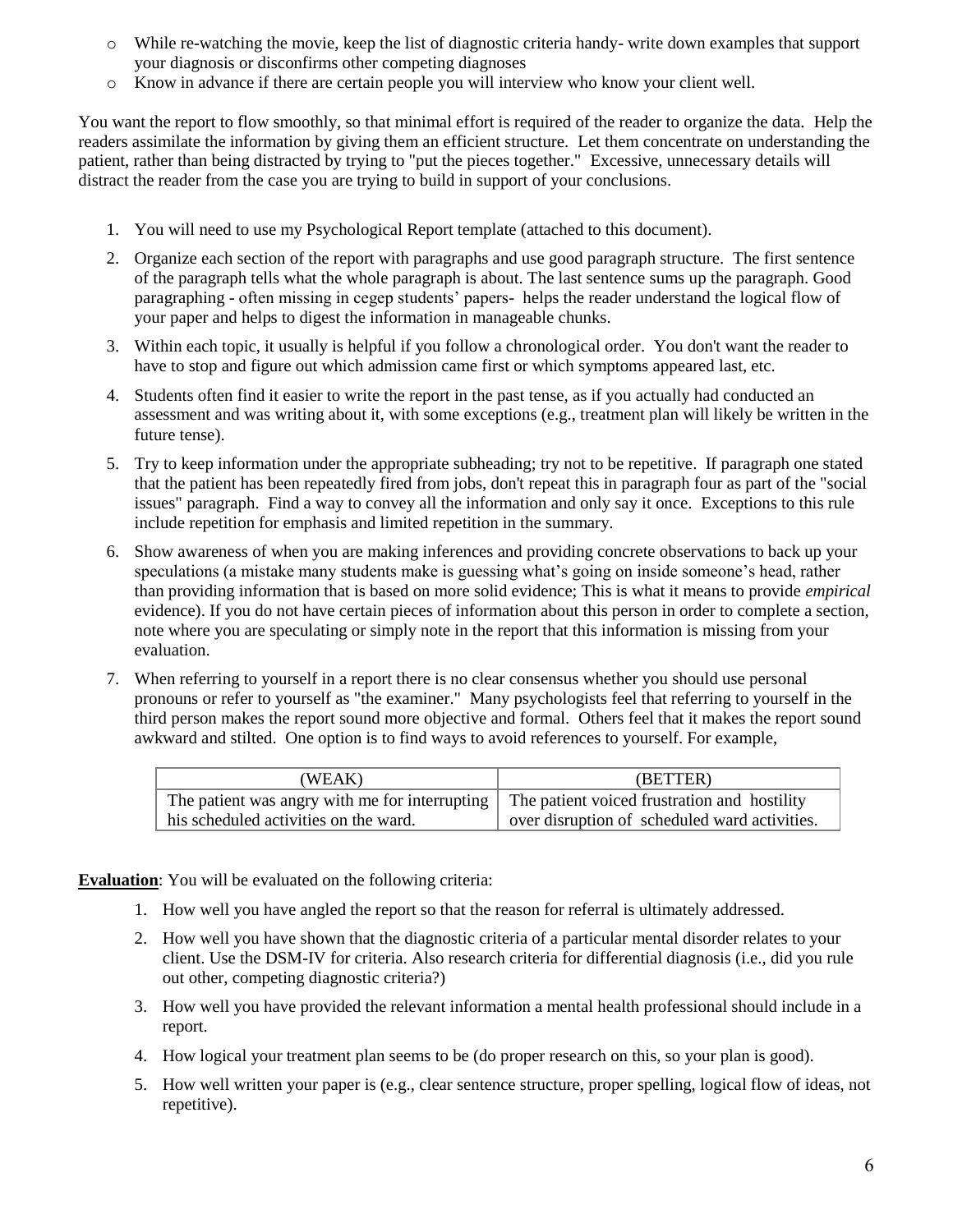6. At the end of the report, on a separate page, include a reference section of sources you have consulted. No need, however, to include in-text citations throughout the report.

See me if you have any questions.

# **Please remove from my template anything in italics from your report. Keep all information in bold in your report, in that order.**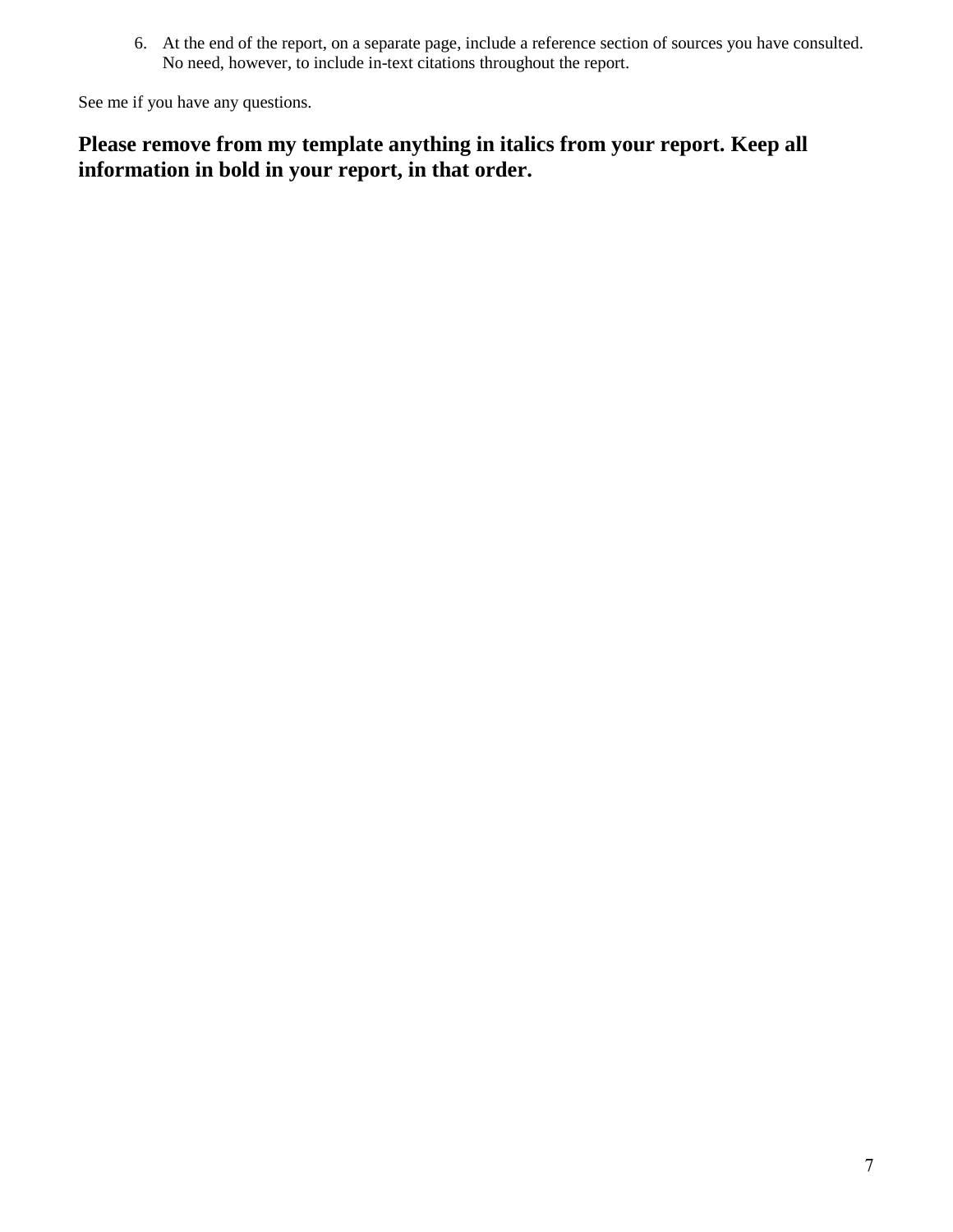# **CONFIDENTIAL-PSYCHOLOGY REPORT**

**Name of consulting clinician: Date of Report: Name of "client": Where was this client found?** *(e.g., which movie or book?)* **Suspected Diagnosis:**

# **Reason for referral**:

*Use this section to briefly introduce the patient and the problem*. *Begin with a concise "demographic picture" of the patient. (eg., "Mr. X is a \_\_\_\_-year-old, Caucasian male who presented to this clinic with a history of sad feelings" or "This is the third inpatient admission for this 32 year old, single, white female, who claims to hear voices telling her to kill herself.") In most cases, you will not know at the time of referral what the patient's diagnosis is. That's expected- most of you are here to diagnose your client. Just describe why this individual has come to see you. e.g., "Mr. X was referred to this clinic by so and so for an assessment of his current level of functioning and to determine an appropriate plan of treatment….etc…"*

# **Background Information**

*Provide relevant information from the clinical interview regarding: History of the present illness, Past treatment(s), Relevant medical history, and Psychosocial Information. You will likely find this section will flow better if you present the information in CHRONOLOGICAL ORDER.*

# **Behavioural observations**

*Focus on YOUR observations and impressions. "An initial interview found Mr. X to be..." Here is where you describe relevant aspects about your client's presentation (e.g., appearance-behaviour, speech, thought content and form, attention, mood, emotional expression, intellectual functioning, orientation). Write what you observe, and if you wish to infer what this evidence implies, fine, but make sure you make it clear you are speculating (e.g., She spoke slowly and minimally. Combined with her poor hygiene, body posture and comments she made, she seems to be experiencing some feelings of depression). Do not create subsections for this section (e.g., 1. Appearance. 2 Orientation…); rather, write flowing paragraphs highlighting only the essential qualities that will help further your diagnosis. Two common mistakse: a) Not imposing some sort of order to this section and simply throwing at the reader a bunch of disconnected observations.; b) using terminology you do not understand.*

*Example: A typical mental status examination for a 'normal' patient might read: Results of mental status examination revealed an alert, attentive individual who showed no evidence of excessive distractibility and tracked conversation well. The patient was casually dressed and groomed. Orientation was intact for person, time and place. Eye contact was appropriate. There was no abnormality of gait, posture or deportment. Speech functions were appropriate for rate, volume, prosody, and fluency, with no evidence of paraphasic errors. Vocabulary and grammar skills were suggestive of intellectual functioning within the average range. The patient's attitude was open and cooperative. His mood was euthymic. Affect was appropriate to verbal content and showed broad range. Memory functions were grossly intact with respect to immediate and remote recall of events and factual information. His thought process was intact, goal oriented, and well organized. Thought content revealed no evidence of delusions, paranoia, or suicidal/homicidal ideation. There was no evidence of perceptual disorder. His level of personal insight appeared to be good, as evidenced by ability to state his current diagnosis and by ability to identify specific stressors with precipitated the current exacerbation. Social judgment appeared good, as evidenced by appropriate interactions with staff and other patients on the ward and by cooperative efforts to achieve treatment goals required for discharge.*

*If the patient is too psychotic, disorganized, or uncooperative to be evaluated, then be specific about why you were unable to complete the evaluation and what efforts you took to try to motivate cooperation. Be sure your reader understands that you put forth appropriate effort. Even in cases like this, you can still write a report. Your description of the type of uncooperativeness encountered is important (e.g., Repeated efforts to conduct psychological evaluation were unsuccessful. The patient refused to answer most questions and became hostile*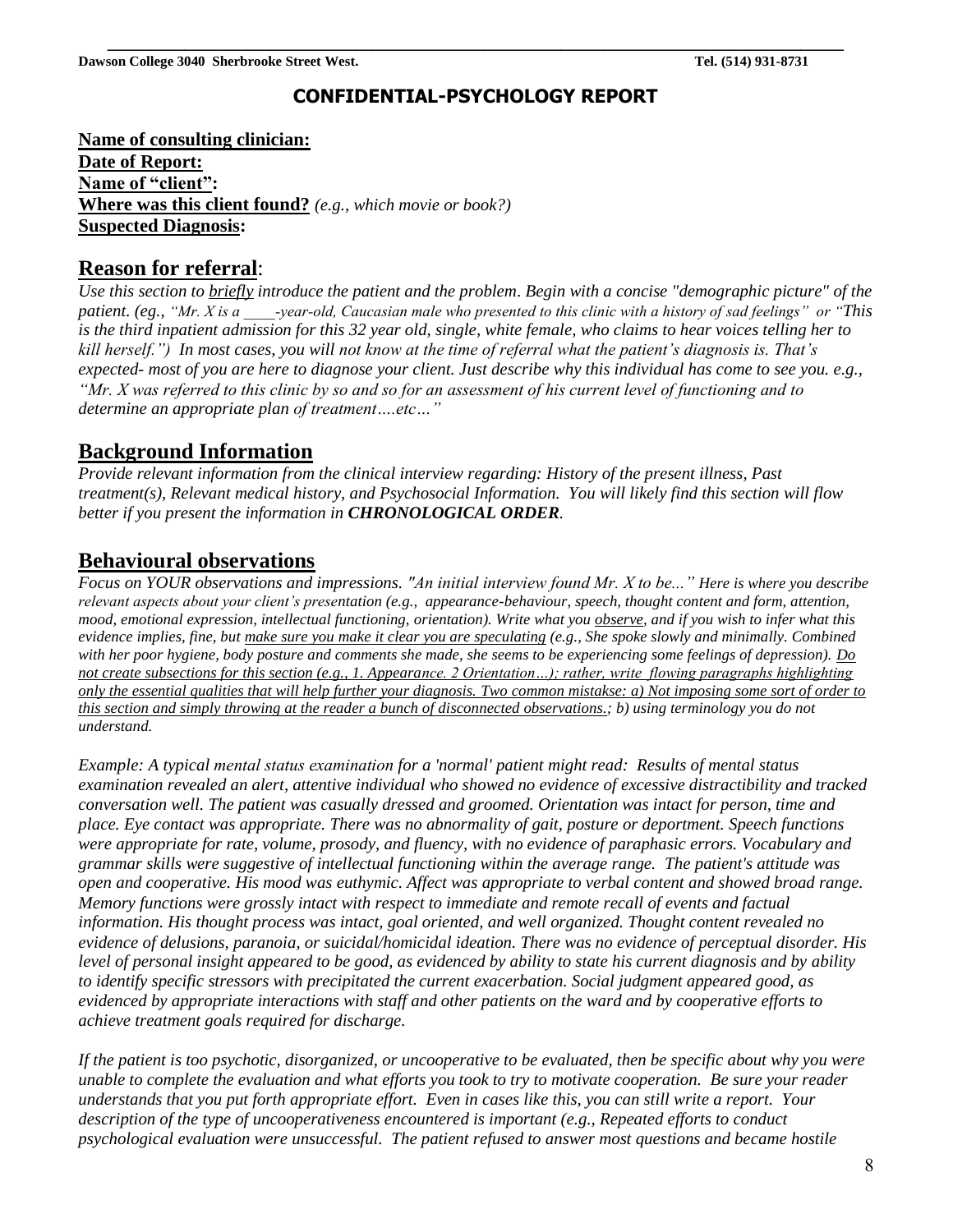*when encouraged to participate. Efforts to establish rapport were impaired by extreme paranoid ideation exhibited during the sessions.)*

*Some more ideas for this section (remember: don't use any terms you don't know what they mean): appearance: appropriate and unremarkable dress, grooming/ hygiene, carriage, facial expression (blank),asymmetry, maintained good eye contact, mannerisms, motor stability, gait, restless activity, normal movement and posture. physical problems: bodily concerns include:-decreased (R) arm and (L) leg strength and ability (paralysis/ pain)-prosthetic device: gait/ balance, dizziness:-tremor: resting/ intentional-motor retardation:-visual:-hearing:-headaches*

*orientation: disorientation for / appreciation of time/ place/ person:involvement with environment(seeming indifference), Forgets what cues mean or what the instructions were (test for this: a)hearing ok? b) attending ok? c) follow 1 step ok? d) do a,b,c, with 2 steps etc)* 

*emotional state: mood (prevailing emotional tone) e.g.,(the patient seemed to be under a great emotional strain, which manifested itself more by...)/ (He was at times tearful, but exhibited a good range of affect): unremarkable, friendly,easy going relaxed, cheerful, elated, optimistic, euphoric, tearful, cautious, restrained,, inhibited, defensive, negativistic, pessimistic: shy, serious, fearful, aggressive, hostile, tense, depressed*

*affect (range and appropriateness of emotional response): contradictory:anxiety: labile: tense: blunted: apprehensive, restricted: panic state*

*Speech a) delivery: rate, tone, quality, concise expression, articulation, phrasing smoothness and ease of delivery, spontaneity (initially spontaneous speech was limited, though he answered all the questions posed to him.)During conversation his speech was fluent and grammatical (limited)* 

*oral expression: stuttering:, halting: labored: dysarthric: accent:-His speech was clear but lacking in prosody.*

*b) content: misuse or confusion of words, (his sentences were often incomplete) grammatical or syntactical errors, perseveration, dysnomia, and other deficits in word production and organization,* 

*concrete / abstract: The content of his speech was limited to concrete observations. paraphasic: word substitutions jargon: word finding problems:*

*Thought processes: (aside from speech, not always easy to distinguish, esp with patients with aphasias, verbal dyspraxias, depression, motor slowness)* 

*(occasionally necessary to have him clarify/ elaborate his thoughts)* 

*He failed to account for the need of the listener for coherence. This poor pragmatic skill affected the intelligibility of his discourse; incoherence; quality and appropriateness of associations; logic clarity, difficulty organizing information that he wanted to convey. Very essential information was omitted.*

*rate of thought production, ( the content of her thoughts was superficial and did not reveal a lot of information. Lack of abstraction); blocking, confabulation, circumstantiality, rationalization,* 

*(with confabulation, patient may change answer when confronted "do you really see little green men?" This "insight" does not rule out confab - it just shows patient awareness of social cues):*

*there appears to be some difficulty in the initiation and execution of plans; slower thought processes; problem understanding new instructions; problem in scheduling daily activities; difficulty reading; greater decision making difficulty; impaired judgment*

*comprehension-good, functional -impaired as a result of language difference -primary (auditory) comprehension deficit impaired comprehension of complex demands -cannot follow conversational speech -needed time to process incoming information. If it was presented too fast, he missed some information* 

*insight: patients does not fully appreciate the extent of his difficulties, and appears to resent the implication that he has problems. As such, his expectations are slightly/ grossly, unrealistic, response to deficits -Able to see limitations and consequences related to his problem*

# **Results from Formal Testing**

*Only include this section if you administered some standardized tests (e.g., Intelligence or Achievement tests, Behaviour Checklists , MMPI, TAT or CAT, Rorshach Ink Blot Test) , present findings here.* 

## **a) Test Taking Behaviour:**

*Testing was completed in X sessions...from (date) to (date) -Most test sessions were limited to one hour as X became(fatigued/ complained of increasing neck pain/ her confusion increased)*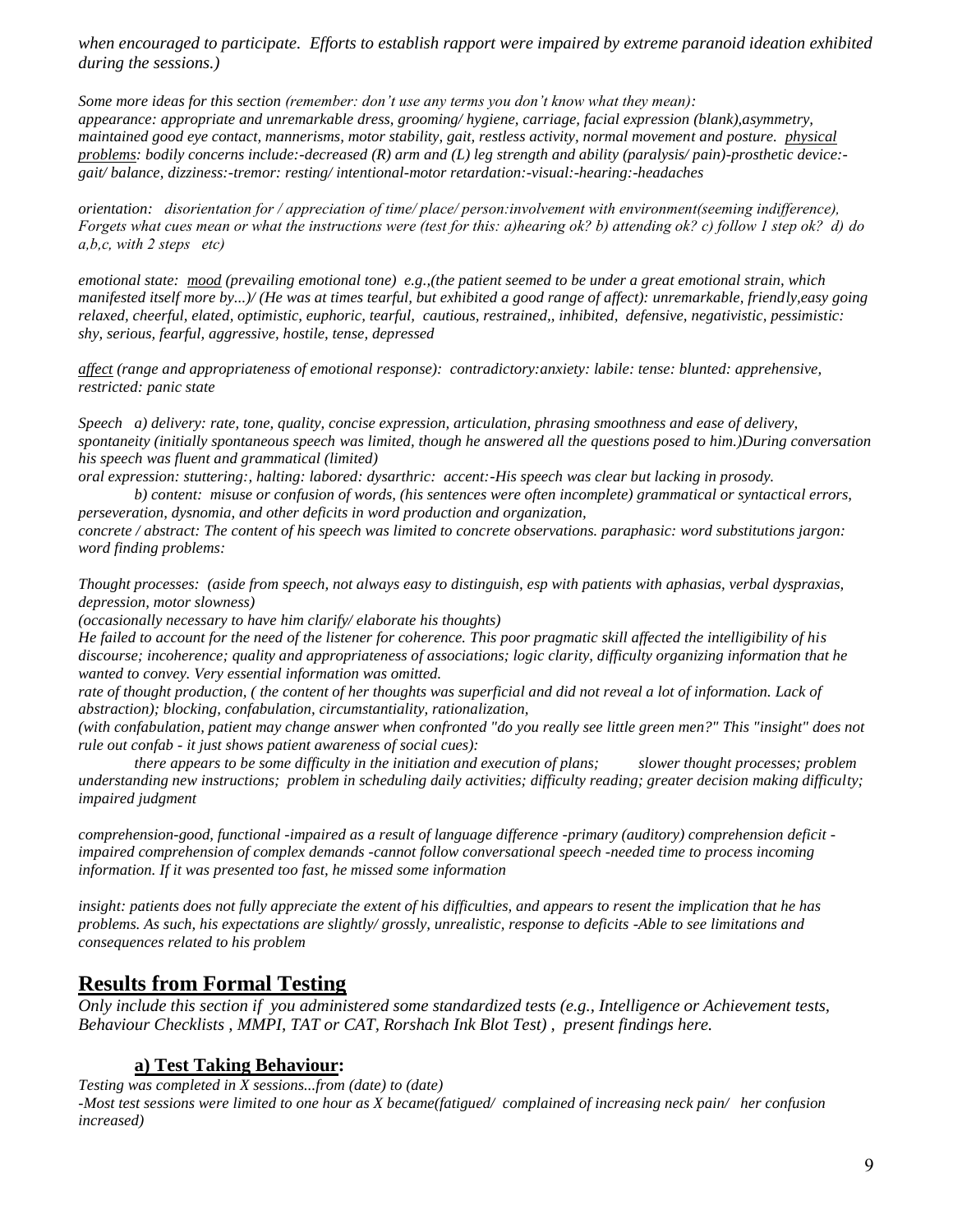*assets:-the patient was friendly and related easily to the examiner.-Good sense of humour-He responded with obvious comfort (confidence)to the structure of the testing situation and worked meticulously and methodically on all tasks.-appeared to be highly cooperative and motivated to perform well. (absorbed in task)-endurance, persisted, even when the tasks were difficultdisplayed a willingness to guess when unsure of his answers*

*hindrances:-uncooperative-unmotivated, bored, lack of concern about his performance, unresponsive -his responses were given slowly and hesitantly, as though each one required a great deal of effort and concentration on his part.-he continued to respond cautiously, but showed signs of trying when encouraged-After discussions with Mr X regarding the nature of the testing and what was expected of him, he became more cooperative-he seemed overly anxious to please the examiner-needed a lot of encouragement (reactions to failure and praise)-his anxiety about his illness exacerbated the difficulty he had orienting himself to tasks and maintaining attention-self deprecating/ overly critical-low fatigue threshold low frustration tolerance/ irritable/ antagonistic-his inability to tolerate failure interfered with his performance-appeared frustrated with himself when progress was not immediately forthcoming and expressed some distress at realizing his areas of deficit during the examination.-distractible Sustaining attention was difficult; he frequently had to be reoriented to the task at hand. If he repeated instructions aloud, this seemed to aid his comprehension.- impulsive, though tended to correct his own mistakes. -....and when brought to his attention X could acknowledge them (his errors) but would not alter his response style- he tended to answer questions impulsively, without considering all pertinent elements, and he had difficulty considering alternatives.-approach generally methodical with the more simple tasks, though tended to become increasingly disorganized as the tasks became more complex-reliant on trial and error-perplexed -hurried, hyperactive-malingering compulsive-often failed to indicate, either verbally or non-verbally, when he did not understand something. - Directions needed to be repeated.- Whether tasks were self-paced or externally paced he was highly impulsive and poorly vigilant. He had clear difficulty regulating his own responding and occasionally forgot the test rules. To his credit he was able to use repeated and ongoing feedback to significantly modify his response rate over time, but without such input his attention and self-control were more likely to deteriorate. It will be this area of deficit which will be most problematic behaviourally and academically.*

#### **b) Results of the testing**

# **Diagnosis:**

*(e.g., "Based on the information provided, a diagnosis of \_\_\_ is offered." Write out the entire DSM diagnositic criteria for your client's disorder, then show how your client meets enough criteria to offer a diagnosis. A deeper paper might show how you have ruled out other competing diagnoses (differential diagnosis) or how you might be considering another diagnosis.*

# **Summary and Recommendations**

*Begin by specifically answering the questions you posed under "Reason for Referral." Then elaborate as much as needed to present your conceptualization of the case. What type of therapy(s) would be best for the person? Why is this approach recommended? If you have any concerns for this person's safety (e.g., suicide risk) what would you recommend? What is the likelihood this patient will get "better" (this is your prognosis)?*

*e.g., Results of psychological evaluation reveal an extended history of alcohol abuse and a psychotic disorder characterized primarily by disturbance of thought content, with relative integrity of thought process and no clear indication of perceptual disturbance. The current clinical presentation appears to represent an acute exacerbation of a chronic psychotic disturbance which had its onset approximately 8 years ago. Currently, Mr. Jones appears to remain extremely distressed, anxious, paranoid, and delusional, despite self-reports to the contrary. He lacks sufficient capacity/ motivation to rely on external supports and lacks sufficient personal insight to cope independently at present. The patient appears to be attempting to cope with his illness using extreme guardedness and withdrawal. During recent months he has shown no signs of aggressive ideation and is not believed to be a physical risk to himself or others at present. It is recommended that efforts to establish a trusting relationship with this patient be continued, in order to help him cultivate a more adaptive coping/defensive pattern. Individual therapy will be more productive than group interventions. Once his guardedness has been relaxed, it will likely be beneficial to explore psychosocial issues present at the time Mr. Jones lost his job, as these appear to have partially precipitated the current psychotic exacerbation. Additionally, the patient will benefit from encouragement to explore the social and adaptive significance of his substance abuse history.*

#### **Please do not hesitate to contact me if any additional information is needed concerning the results of this evaluation.**

*Provide your signature here* **Date of Report** 

**On the next page, provide a Reference page of all the scientific sources you consulted**

**\_\_\_\_\_\_\_\_\_\_\_\_\_\_\_\_\_\_\_\_\_\_\_\_\_\_\_\_\_\_\_\_\_ \_\_\_\_\_\_\_\_\_\_\_\_\_\_\_\_\_\_\_\_\_\_**

**Appendix A: Include the "notes" you took for the Clinical Interview**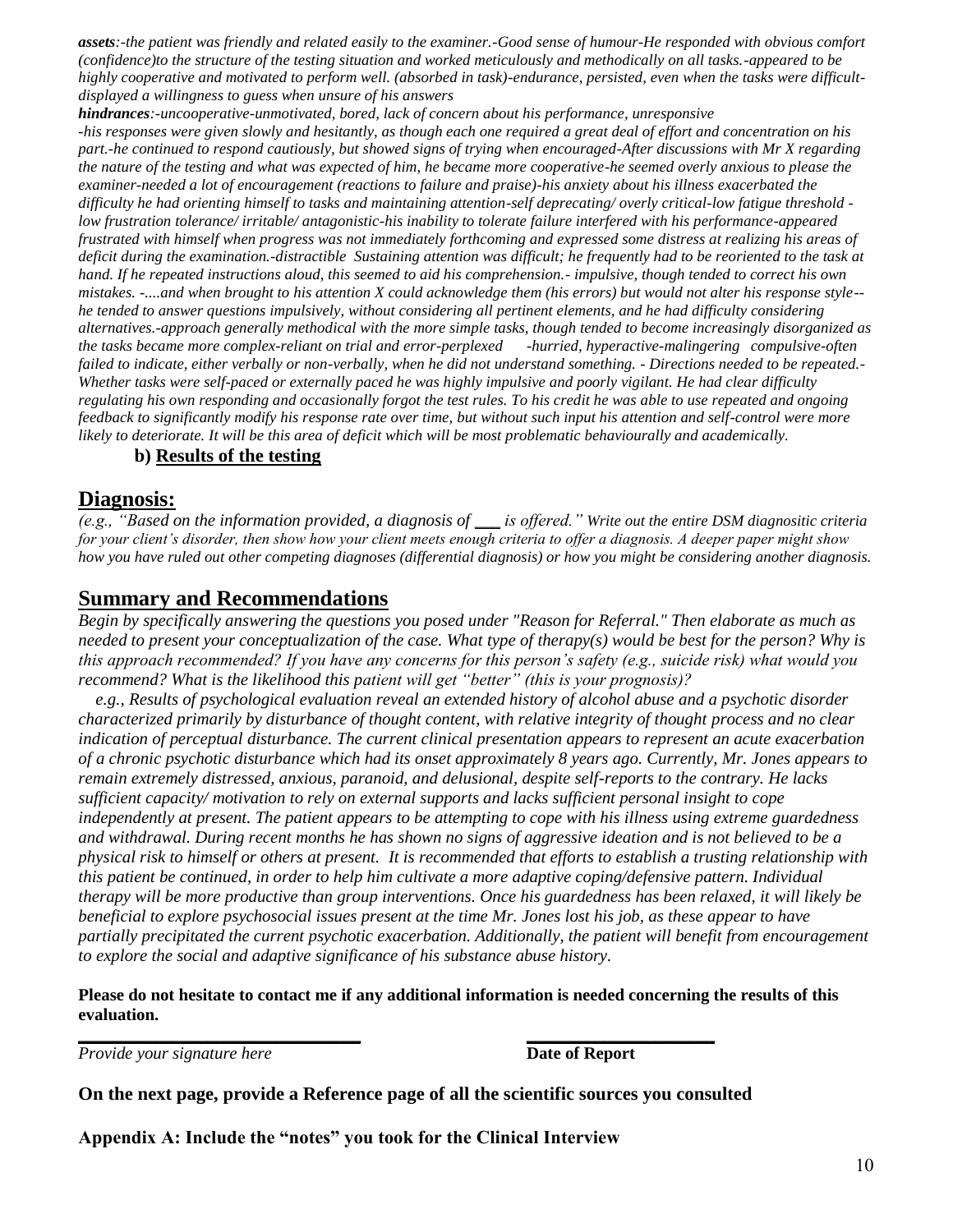**----------------------------------------------------------------------------------------**

3040 Sherbrooke Street West. Tel. (514) 934-8731 Dawson College

**CONFIDENTIAL-PSYCHOLOGY REPORT #1**

Consulting clinician: **Olivia Jerebic** Date of report: May 9, 2009 Name of Client: John Nash Suspected Diagnosis:Schizophrenia – Paranoid Type Where was the client found? John Nash is the main character in the movie *A Beautiful Mind*.

### **Reason for referral:**

Mr. John Nash was referred to this clinic by his wife, Alicia Nash, who was concerned with some of her husband's occasionally bizarre and erratic behaviour. Mrs. Nash did not know how to deal with her husband's unorthodox behaviour and concluded that a psychological or psychiatric evaluation might be necessary.

## **Background Information:**

Mr. Nash is a 30-year-old Caucasian male who presented to this clinic with what appear to be visual and auditory hallucinations. Furthermore, he seems to have periods of delusional thinking, paranoia, confusion, as well as agitation.

It was revealed during an interview with Mr. Richard Sol, a former college classmate and current work colleague of the client, that Mr. Nash began portraying some of these symptoms approximately 8 years ago, at a time when they were both still graduate students in mathematics at Princeton University. Mr. Sol claimed that he, as well as many other students, viewed Nash as being a very strange, solitary and erratic individual. He stressed that Mr. Nash had been socially withdrawn during his years at Princeton, and often sat aside from everyone else in class. On the rare occasions when Mr. Nash did participate in certain social activities, Sol mentioned that he usually appeared uncomfortable and even made certain inappropriate or irrational comments. Richard Sol did admit to believing that Mr. Nash acted strange. However, he claimed to have viewed the client's behaviour as being part of his personality and not as a potential mental illness.

During a recent interview with Alicia Nash, the client's wife, she described her husband as having excessive paranoia and believing that people, which he referred to as Russian spies, where following him and trying to harm him. She also mentioned that she had caught her husband conversing with what appeared to be himself or someone who was not physically present. Mrs. Nash admitted that she grew particularly anxious when her husband's strange behaviour did not subside and began to affect his ability to work, as well as his social interactions. She claimed to have never witnessed her husband act in such a strange way prior to getting married and claims that her husband's abnormal behaviour has begun to take a toll on their marriage.

Mr. Nash has never received any form of psychological or psychiatric treatment in the past and has therefore never been diagnosed with a mental illness or been hospitalized. He also claimed that there is no history of mental disease in his family and that he was currently not taking any sort of medication. Furthermore, Mr. Nash denied any history of excessive drug use or alcohol use. He did, however, admit to drinking occasionally, but claimed that his intake was moderate.

Psychosocial Information John Nash graduated from Princeton University with a Ph.D. in mathematics approximately 5 years ago. He is obviously very gifted at mathematical and scientific reasoning and is a well-known professional in his field. Mr. Nash has worked at MIT as a calculus professor and a researcher in the science and mathematics field for 3 years. However, his ability to properly perform his job on a daily basis has been hindered due to his current condition. He does not enjoy socializing with people, appears to have limited social skills and mostly enjoys spending his time doing research and working in his office. His social network consists of mainly his wife, as well as two work colleagues with whom he conducts research. He has been married for two years and he and his wife are expecting their first child in a few months. He and Mrs. Nash are in a stable financial situation and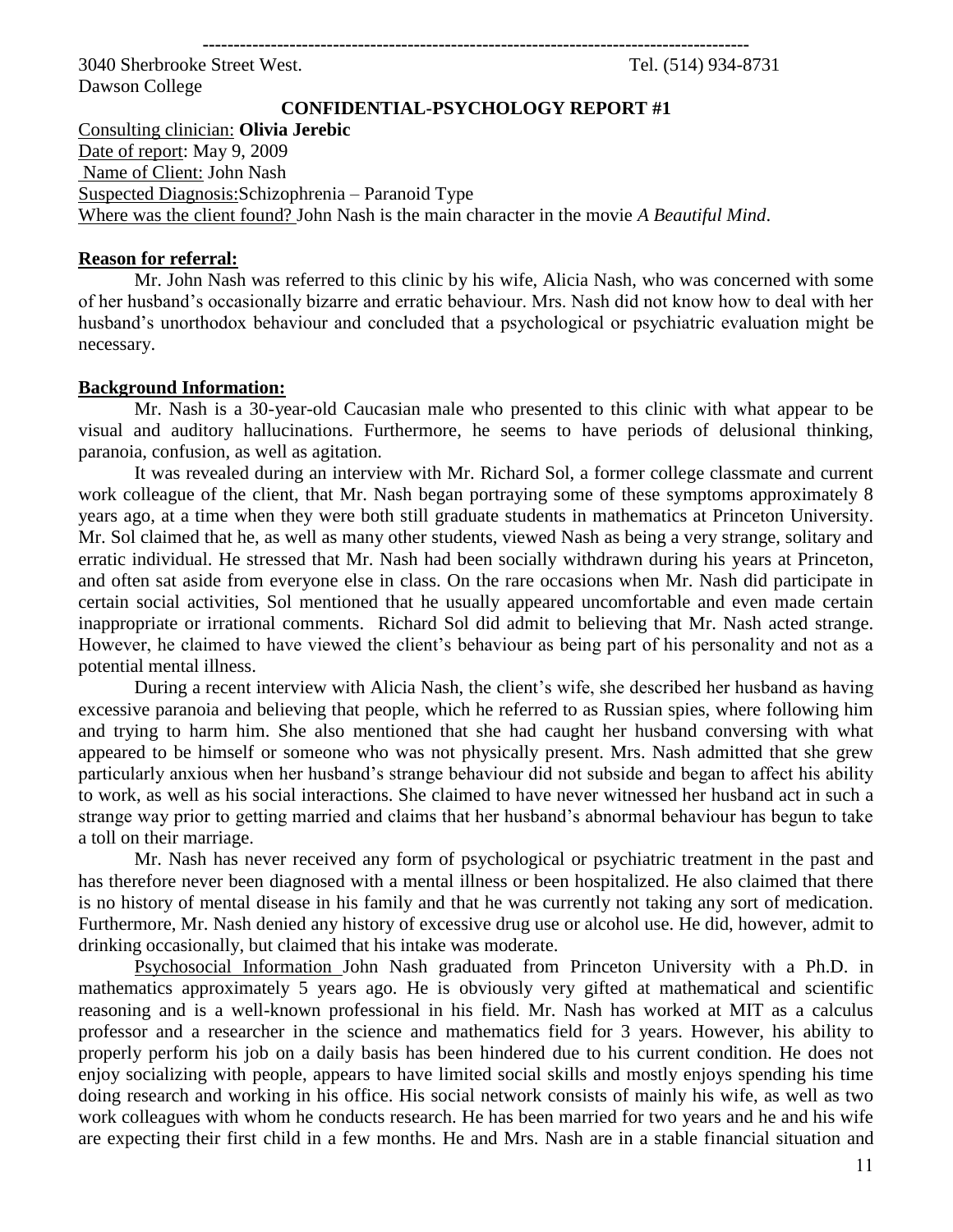live comfortably off of their earnings. Mr. Nash states reading, spending time with his wife, as well as stargazing in her company as some of his favourite activities.

## **Behavioural Observations**

During an initial interview, Mr. Nash appeared extremely tense and confused as to where he was being taken to. He was clothed with garments that did not match, had not shaved himself and had not combed his hair. As he entered the room, he did not make eye contact and kept his head down. His bad posture became prominent as he walked, and a shuffle gait did become apparent. When confronted about the tasks he performs on a daily basis at work, he became extremely cautious and stated that he was not in a position to discuss the matter, since "they", who he referred to as Russian spies, were watching his every move and would overhear what he was saying. He did claim however to be working on something "top-secret" for the Pentagon. Also, he often lost focus during the interview and occasionally shouted-out something incoherent and irrelevant, as if he were speaking to someone standing right beside him. When asked who he was speaking to, he did not answer immediately, as he remained concentrated on something beside him. It later became apparent that he was referring to someone named Charles, who he claimed was present in the room and trying to convince him that he did not need any treatment.

During conversation, Mr. Nash spoke very quietly and slowly, as if he feared that someone would overhear what he was saying. Nevertheless, his speech was rather fluid and he did express himself in a relatively normal tone. Mr. Nash did stutter on several occasions; however his speech was grammatically and syntactically correct as he answered questions slowly and hesitantly. Mr. Nash did not appear to have any insight into the nature of his disorder, since he constantly stated that he was not sick and did not need to see a psychologist.

Mr. Nash was administered a toxicity test, which came back negative, therefore confirming that he had not been using drugs or drinking excessively. A hearing exam and a vision exam were also performed on Mr. Nash. The results for both tests did not portray any abnormalities in the client's auditory and visual abilities. Mr. Nash was also administered an MMPI as part of the testing process and results did indicate a high paranoid scale. The client was also required to take a general medical exam, but nothing abnormal about the client's physical health was implied in the physician's medical report. While being administered the tests, Mr. Nash was very difficult to work with and did not want to collaborate with staff members. He was also extremely tense, aggravated and fearful, repeatedly shouting-out that he was deliberately being harmed and that he did not need any medical attention.

[note: At the time of this report, the Results from Formal testing section wasn't required]

## **Diagnosis:**

Based on the information provided, a diagnosis of paranoid schizophrenia is offered. Below are the diagnostic criteria, along with commentary.

**A. Characteristic [Symptoms:](http://www.behavenet.com/capsules/disorders/symptoms.htm)** Two (or more) of the following, each present for a significant portion of time during a 1-month period (or less if successfully treated):

(1) [Delusions](http://www.behavenet.com/capsules/disorders/delusion.htm)

(2) [Hallucinations](http://www.behavenet.com/capsules/disorders/hallucination.htm)

- (3) Disorganized speech (e.g., frequent [derailment](http://www.behavenet.com/capsules/path/derailment.htm) or incoherence)
- (4) Grossly disorganized or [catatonic](http://www.behavenet.com/capsules/path/catatonia.htm) behaviour
- (5) [Negative symptoms,](http://www.behavenet.com/capsules/path/negativesymptoms.htm) i.e., [affective flattening,](http://www.behavenet.com/capsules/path/flataffect.htm) [alogia,](http://www.behavenet.com/capsules/path/alogia.htm) or [avolition](http://www.behavenet.com/capsules/path/avolition.htm)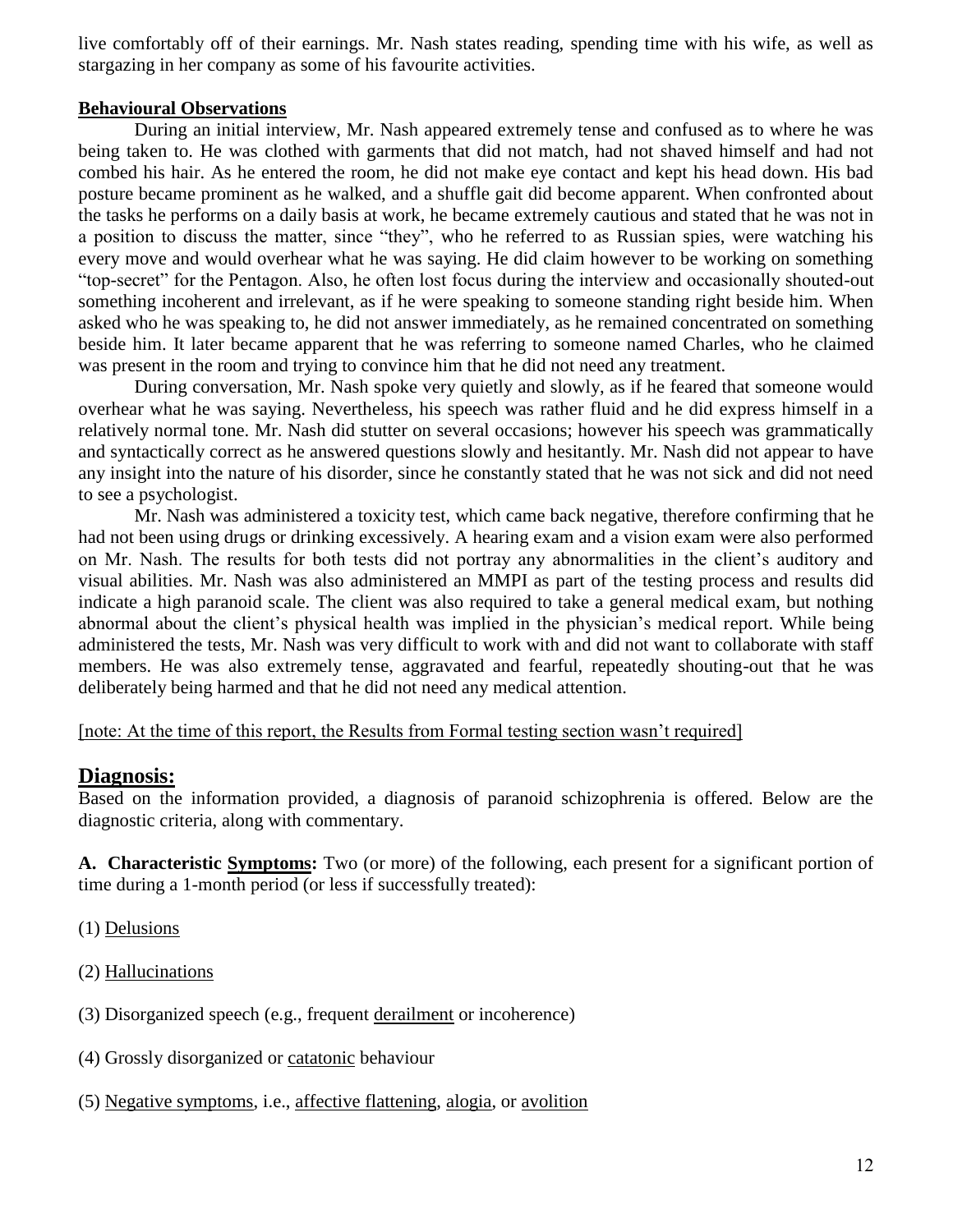### *Symptoms specific to Paranoid Schizophrenia:*

1. Preoccupation with one or more delusions or frequent auditory hallucinations.

2. None of the following is prominent: disorganized speech, disorganized or [catatonic](http://www.behavenet.com/capsules/path/catatonia.htm) behaviour, or [flat](http://www.behavenet.com/capsules/path/flataffect.htm) or [inappropriate](http://www.behavenet.com/capsules/path/inappropriateaffect.htm) affect.

There are indications that Mr. Nash is preoccupied with an organized system of delusions. He did show symptoms of delusions of persecution, which are the most common in Schizophrenia, as well as delusions of grandeur, since he claimed to be working on an important classified project for the Pentagon and being constantly hounded by Russian spies who analyse his every move. He also clearly suffers from auditory hallucinations, which were manifested as he conversed with an individual that he referred to as Charles. There were also indications that Mr. Nash has visual hallucinations, which are uncommon, and not present in many cases of Schizophrenia. There was evidence suggesting that Charles is not only an auditory hallucination, but also a visual one, since Mr. Nash did refer to him as if here was physically present in the room during the interview.

There was no indication of perseveration or neologisms in Mr. Nash's speech content. He did not portray any signs of apathy or avolution, since he did not appear unmotivated or as if he were lacking energy. There was no sign of alogia, as Mr. Nash spoke rather fluently and responded to questions in mostly full and comprehensible sentences without making any loose associations. Furthermore, Mr. Nash's motor skills were fairly intact, except for a minor shuffle gait. Therefore, because there was no indication of majorly disrupted speech/ behaviour and no severe psychomotor disturbances, Disorganized Schizophrenia, as well as Catatonic Schizophrenia can be ruled out as potential diagnoses for the client.

**B. Social/occupational dysfunction:** For a significant portion of the time since the onset of the disturbance, one or more major areas of functioning such as work, interpersonal relations, or self-care are markedly below the level achieved prior to the onset (or when the onset is in childhood or adolescence, failure to achieve expected level of interpersonal, academic, or occupational achievement).

Many areas of Mr. Nash's life have been negatively affected by his condition. He has developed very poor social skills and has distanced himself from any sort of social activity. He has been struggling with his job, since he is constantly responding to unreal stimuli, which are brought on by his delusions. He is also having marital problems, as he and he wife are having difficulty communicating. Furthermore, Mr. Nash's personal hygiene did appear to be affected by his current condition.

**C. Duration:** Continuous signs of the disturbance persist for at least 6 months. This 6-month period must include at least 1 month of [symptoms](http://www.behavenet.com/capsules/disorders/symptoms.htm) (or less if successfully treated) that meet Criterion A (i.e., activephase symptoms) and may include periods of [prodromal](http://www.behavenet.com/capsules/path/prodromal.htm) or residual symptoms. During these prodromal or residual periods, the signs of the disturbance may be manifested by only negative symptoms or two or more symptoms listed in Criterion A present in an attenuated form (e.g., odd beliefs, unusual perceptual experiences).

Mr. Nash's disturbance has persisted for a period greater than 6 months and symptoms have been present throughout those whole 6 months. Therefore, Brief Psychotic Disorder and Schizophreniform Disorder are ruled-out as a potential diagnosis for the client, as they require duration of less than 6 months. During this period, Mr. Nash did not receive any form of treatment for his condition. Thus, because he has not yet been provided with any medical attention, it is not possible at this point in time to discuss the presence of residual symptoms. However, prodromal symptoms, such as hallucinations and delusions did manifest themselves significantly. During this 6 month period, Mr. Nash did not show signs of negative symptoms, which are mostly not characteristic of Paranoid Schizophrenia.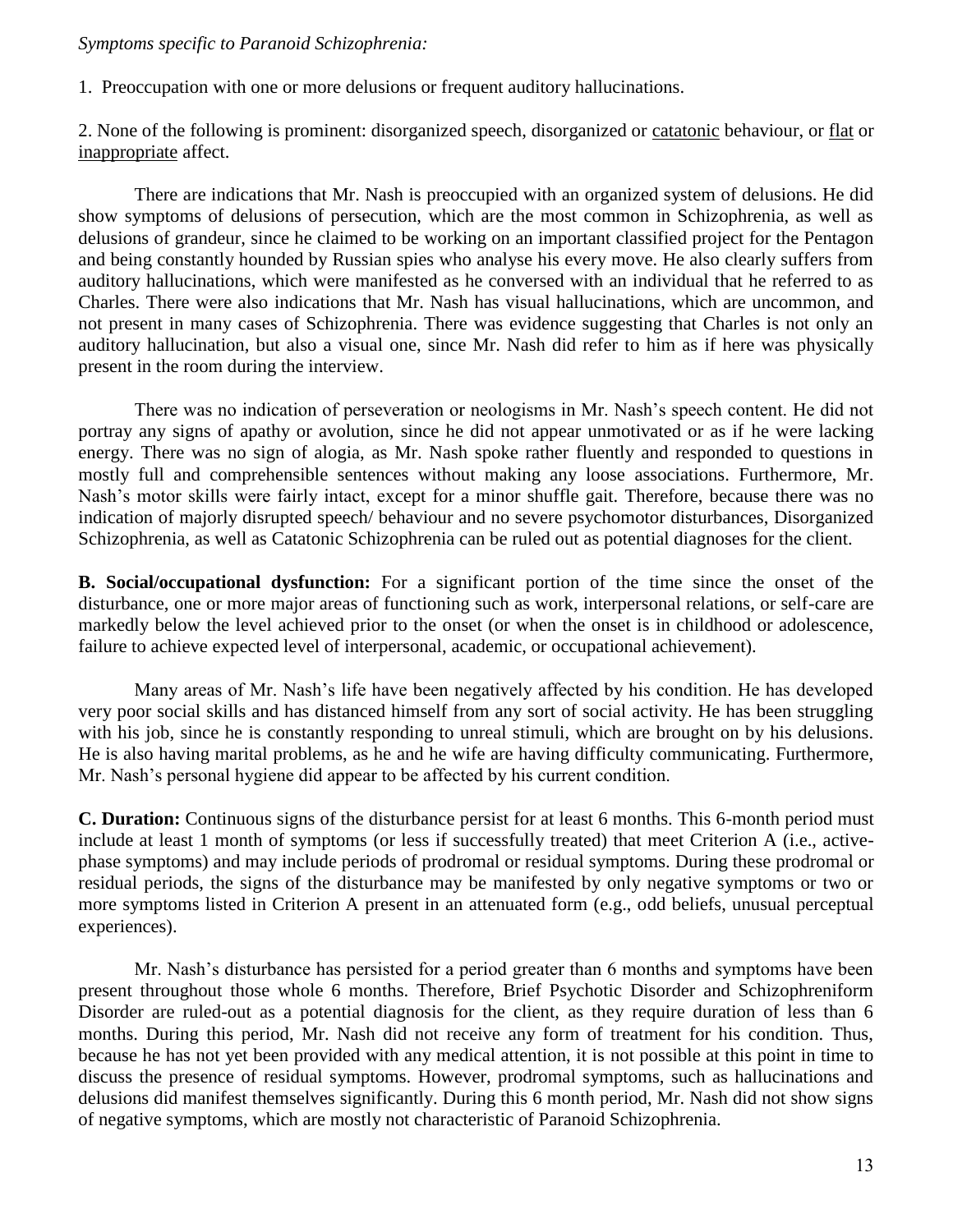**[Schizoaffective](http://www.behavenet.com/capsules/disorders/schizoaffectivedis.htm) and [Mood Disorder](http://www.behavenet.com/capsules/disorders/moodis.htm) exclusion:** Schizoaffective Disorder and Mood Disorder With Psychotic Features have been ruled out because either (1) no [Major Depressive,](http://www.behavenet.com/capsules/disorders/mixedep.htm) [Manic,](http://www.behavenet.com/capsules/disorders/manicep.htm) or [Mixed](http://www.behavenet.com/capsules/disorders/mixedep.htm) Episodes have occurred concurrently with the active-phase symptoms; or (2) if mood episodes have occurred during active-phase symptoms, their total duration has been brief relative to the duration of the active and residual periods.

There have been no signs of Major Depressive, Manic, or Mixed Episodes concurring with the symptoms of Schizophrenia portrayed by Mr. Nash. He did not show significant signs of mood swings or an irregular display of inappropriate emotions. Therefore, Schizoaffective Disorder and Mood Disorder can also be excluded as potential diagnoses for Mr. Nash.

**E. Substance/general medical condition exclusion:**The disturbance is not due to the direct physiological effects of a [substance](http://www.behavenet.com/capsules/treatments/drugs/drug.htm) (e.g., a drug of abuse, a medication) or a general medical condition.

It was revealed by the toxicity test performed on the client that he is not in a state of psychosis due to medication or abuse of illicit substances. Mr. Nash was also administered a general medical exam by a physician; however the client did not show signs of having any kind of medical problem. Therefore, Mr. Nash's disturbance is not due to substance abuse or an untreated medical condition.

**F. Relationship to a [Pervasive Developmental Disorder:](http://www.behavenet.com/capsules/disorders/pdd.htm)**If there is a history of [Autistic Disorder](http://www.behavenet.com/capsules/disorders/autistic.htm) or another Pervasive Developmental Disorder, the additional diagnosis of Schizophrenia is made only if prominent delusions or hallucinations are also present for at least a month (or less if successfully treated).

Mr. Nash does not have a history of Autistic Disorder or any other Pervasive Development Disorder. Thus, these disorders do not have an effect on his diagnosis.

## **Treatment Plan and Prognosis:**

In order to treat Mr. Nash, prescribing a conventional neuroleptic drug, such as Loxapine or Pimozide would be recommended in order to reduce excessive amounts of the neurotransmitter dopamine in the patient's brain. These types of antipsychotic drugs are very effective in reducing positive symptoms, such as delusions and hallucinations, which are Mr. Nash's main schizophrenic symptoms. In concordance with the antipsychotic drugs, psychotherapy, especially insight therapy, would also be extremely useful in helping Mr. Nash learn more about his disorder. It could potentially help him think more clearly, distance himself from his delusions and eventually change his own behaviour. Marriage counselling should also be an important part of Mr. Nash's treatment plan, since Mr. Nash's disorder has greatly affected his marriage. Because Mr. Nash is a Paranoid Schizophrenic, social therapy would also be important in order to ensure that he is taking his medication and following his treatment plan. Often, Paranoid Schizophrenics stop taking their medication because their delusions and paranoia convince them that they do not need to be treated, or that they are being harmed. Furthermore, social therapy will also help Mr. Nash re-establish himself in his workplace and also help him develop his social skills.

If Mr. Nash follows through with this treatment plan, his positive symptoms should begin to subside within a timeframe of 6 months. Furthermore, he should also begin acquiring new social skills, enabling him and his wife to communicate better, which would improve their marriage. This treatment plan is also designed to provide Mr. Nash with skills to help him remain focused on the tasks he is required to perform at work, as well as to help him establish new goals for his career.

\_\_\_\_\_\_\_\_\_\_\_\_\_\_\_\_\_\_\_\_\_\_\_\_\_\_ \_\_\_\_\_\_\_\_\_\_\_\_\_\_\_\_\_\_\_\_\_\_\_\_\_

Psychologist's Name Date of report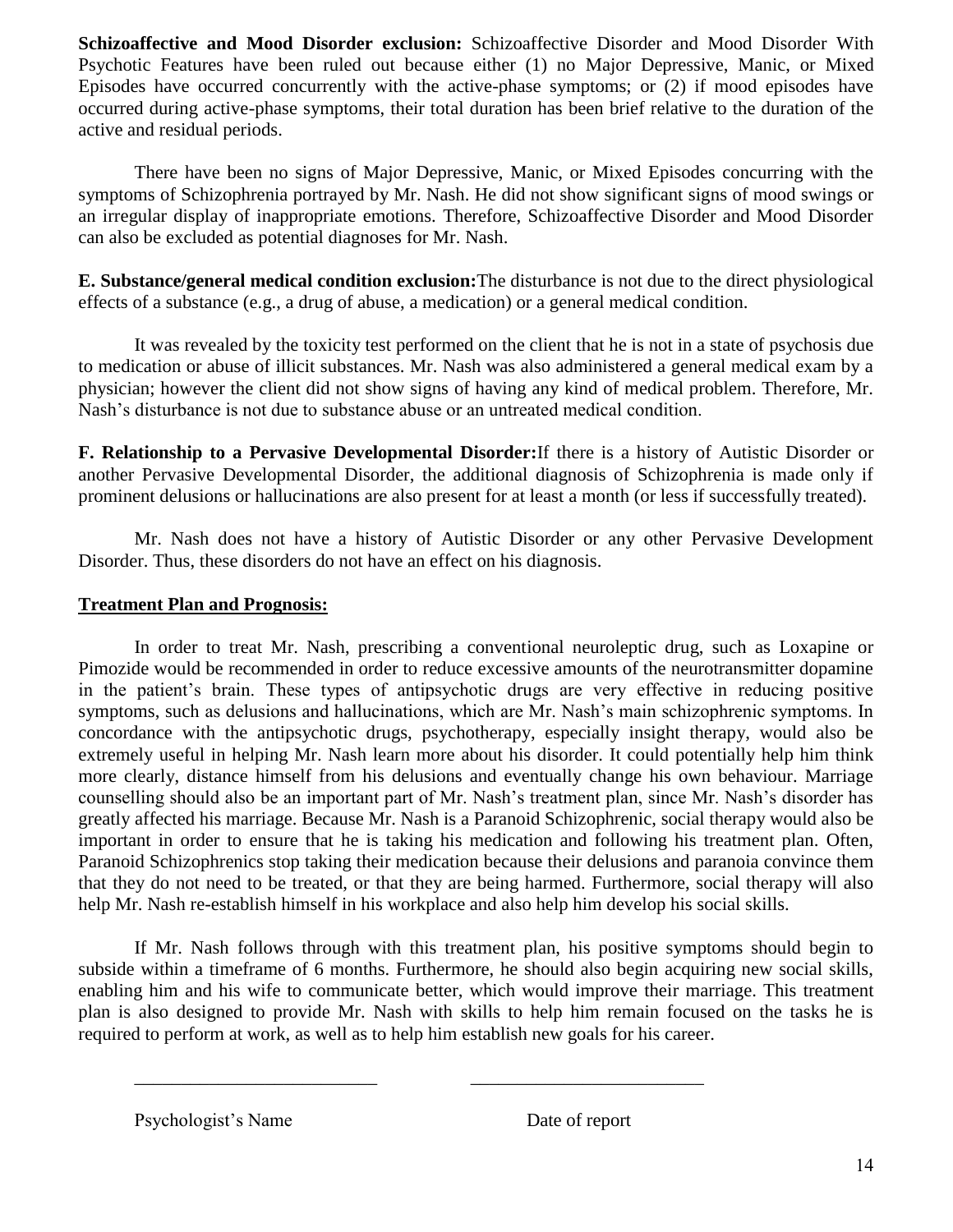#### **CONFIDENTIAL- PSYCHOLOGY REPORT #2**

Consulting clinician: **Adam Caplan**

Date of report: April 20, 2009 Name of "client": John Forbes Nash Suspected Diagnosis: Paranoid Schizophrenia Where was this client found? This client was found in the movie "A Beautiful Mind", playing the role of a renowned genius mathematician battling paranoid schizophrenia.

#### **Reason for referral**:

Mr. Nash was referred to this clinic by his wife, Alicia Nash, for an assessment of his current level of functioning and to determine an appropriate plan of treatment. Mrs. Nash believed it was necessary for him to be reevaluated for his condition. He had already been assessed at the McArthur's Psychiatric Hospital upon which a treatment was put into practice that at this time Mrs. Nash feels is inappropriate and ineffective. After Mr. Nash had become aggressive and violent for the first time, Mrs. Nash felt it was important for her husband to be reassessed and to have a new treatment program implemented. Mrs. Nash's main concerns are that her husband can no longer be trusted to take care of his child and can no longer support his family under his current prescribed treatment.

#### **Background Information:**

*History of the present illness:* Mr. Nash is a 42-year-old, Caucasian male who presented to this clinic with a history of delusions and hallucinations. As previously assessed at the McArthur's Psychiatric Hospital ten years ago, signs of a mental disorder including delusions and hallucinations begun upon entry to the Carnegie Institute of Technology at the age of 17-years-old. Since Mr. Nash's entry to C.I.T., he has continuously been having a number of delusions and hallucinations. The recurring delusion that Mr. Nash encounters is of a man named William Parcher who heads a CIA corporation attempting to use Mr. Nash to decode Russian messages. Mr. Nash has been overly obsessed with decoding what he believes to be Russian messages. To add to this delusion, Mr. Nash was convinced that the Russians were pursuing him in an attempt to shut down his operation. Mr. Nash became very anxious and worried about all black cars, men in suits and loud noises, which brought upon extreme paranoia and stress. As well, it was noted in his previous assessment that Mr. Nash has been experiencing visual hallucinations of multiple individuals since beginning his stay at C.I.T. The hallucinations included his roommate named Charles, Charles's niece named Marcy and the head of the CIA group named William Parcher.

*Past treatment and outcomes*: Mr. Nash has previously been treated by the McArthur's Psychiatric Hospital at the age of 32-years-old. McArthur's Psychiatric Hospital quickly diagnosed Mr. Nash with paranoid schizophrenia. They began a treatment including injection of insulin shocks five times per week, for a total of two weeks. After completion of the two-week period, the hospital proscribed Mr. Nash a high dosage of anti-psychotic medication to be taken daily to control his symptoms of delusions and hallucinations. Mr. Nash's body and mind did not react well to this designated treatment. Symptoms from the medication included affective flattening, social withdrawal, and an extreme case of apathy, as the client felt so restricted while taking his medication that he no longer had any energy, interest or motivation to stay active. While taking the medication Mr. Nash could no longer perform simple mathematic problems, something he had always been able to do as a recognized genius of mathematics. Mr. Nash began to smoke cigarettes after his treatment.

*Relevant medical history*: Prior to his onset of symptoms at the age of 17-years-old, Mr. Nash has no record of previous medical illness. Records from his childhood cannot be found, however, Mr. Nash assures that he never felt as though he had a mental problem before entering the Carnegie Institute of Technology. Mr. Nash was taking anti-psychotic medication proscribed by his previous doctor at the McArthur's Psychiatric Hospital until he unadvisedly discontinued his medication. Mr. Nash has no history of drug abuse as he was constantly focused on his work and studies. Mr. Nash was never consuming alcohol consistently but claims to have turned to alcohol at several stressful times during his days at school.

*Psychosocial Information- Functional Assessment:* Mr. Nash is 42-years-old. He has been married to his wife Alicia López-Harrison de Lardé for 13 years. Mr. Nash has a son named John Charles Martin Nash. Mr. Nash lives at home with his wife and son. Information on Mr. Nash's schooling is missing prior to his enrollment to Carnegie Institute of Technology at the age of 17-years-old. Mr. Nash graduated with both a bachelor's degree and a master's degree from C.I.T. Mr. Nash did not work while at school and began his first job as a professor at Princeton University upon graduating from C.I.T. This was his last job before being treated by the McArthur's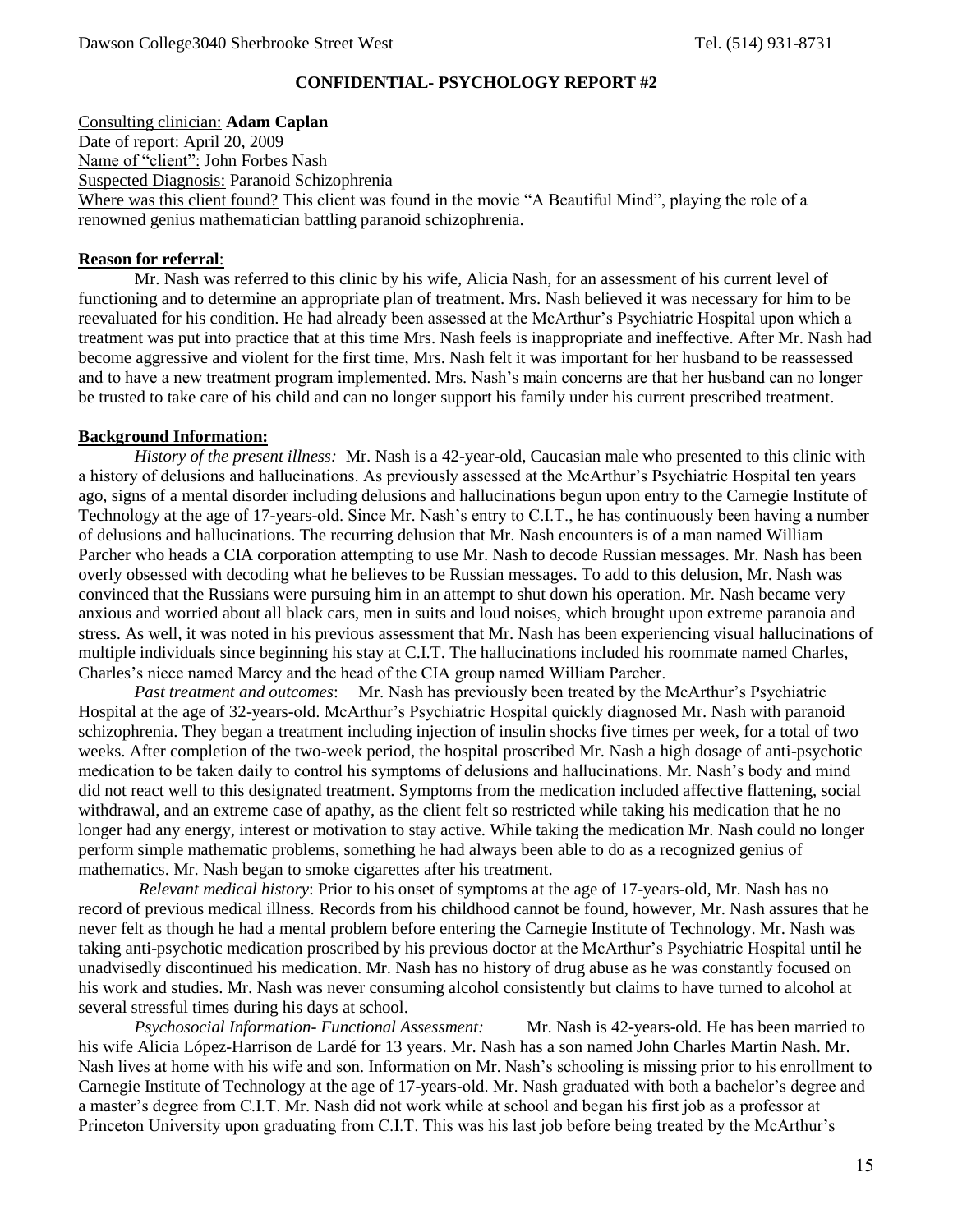Psychiatric Hospital and he now remains unemployed. While only speculation, it seems as though Mr. Nash's financial status is relatively comfortable from his previous job, however without employment perhaps his family will need support. There is no evidence of bereavement as no one close to him has passed away as of late. Mr. Nash was never an abusive husband or father until the one event prior to his referral when he hit his wife. Mr. Nash doesn't engage in social events; he spends most of his time with his work and studies. Evidently, any of Mr. Nash's hobbies relate to mathematics. Mr. Nash recently took on the habit of smoking cigarettes after his previous treatment began. Prior to his treatment, Mr. Nash's strengths all revolved around the use of his mind and brain as he was recognized as a mathematics and engineering genius.

#### **Behavioral observations/ mental status examination:**

An initial interview found Mr. Nash to be very uncomfortable being back at a hospital. His hygiene didn't seem to be under control, smelling of odor and cigarettes while his clothes looked dirty as if he hadn't changed in a few days. Mr. Nash was very fidgety while being interviewed; he was constantly moving around. He never made good eye contact, another sign that he was uncomfortable being in my office. Whenever Mr. Nash was asked a question that made him uncomfortable he would consistently scratch his head with his right index finger. However, He still answered most questions, albeit his answers were usually short. When the interview swayed towards questions about his family, Mr. Nash's tone began to sound rather sad and emotional and he became at times tearful. When asked to describe how he feels about his situation at home with his wife and son, Mr. Nash's emotional strain was apparent while explaining how it saddens and hurts him that he can no longer be trusted with his own son or to protect his wife. It was the first time since the beginning of the interview that he began to open up and talk, which made it clear that he wishes to change and become responsible at home.

When asked if he had any pains, he responded no and that he felt fine. His bodily functions appeared to be under control and working fine. Following visual and hearing tests, it was evident that he could see and hear perfectly everything presented to. When asked whether his hallucinations were appearing during the interview, he responded that they were happening as we speak and that he can see his college roommate sitting next to him. Then, when asked whether he was aware that his college roommate was merely a form of hallucination he said yes, a sign of acknowledgement that this was not real but simply a hallucination. Mr. Nash was given a toxicity test to see whether he had been taking excessive amounts of drugs or alcohol, however the test came back negative proving that he had not been overdosing on any drugs. Next Mr. Nash was given a standardized intelligence test, to test whether his brain was functioning the same way as before his first treatment, now that he is off of his medication. Mr. Nash scored 160 on the test, a score 1 out of 10,000 people score on the test, indicating that while off of his medication his brain performs at the high rate it use to work at. When speaking there were no content errors in his speech, rather his delivery at times was spotty. At many times his speech was spontaneous due to the random thoughts that were flowing through his mind, though he still continued to answer all questions posed to him fluently and grammatically correct. Mr. Nash spoke in a low tone while often stuttering his words. For the most part he was focused in on the interview, although at certain random times you could see his eyes focusing on something else and at a low tone muttering something. For example, at one point when asked what he was doing, he answered that he was decoding the article that lay on the desk. It was clear that his intelligence, while not taking medication, was fully intact with his reading, mathematics and other skills functioning properly, though he did say that his hallucinations had reappeared. The patient understands that he has hallucinations and doesn't seem to resent the implication that he has problems, but rather he wishes to fix and change these issues.

#### **Diagnosis:**

Upon review of the information provided, a definite diagnosis of paranoid schizophrenia is offered and confirmed from his previous assessment. The following is the criteria for schizophrenia and furthermore the criteria for the paranoid type.

### **Diagnostic criteria for Schizophrenia [\(cautionary statement\)](http://www.behavenet.com/capsules/disorders/cautionary.htm)**

A. *Characteristic [symptoms:](http://www.behavenet.com/capsules/disorders/symptoms.htm)* Two (or more) of the following, each present for a significant portion of time during a 1-month period (or less if successfully treated):

- (1) [delusions](http://www.behavenet.com/capsules/disorders/delusion.htm)
- (2) [hallucinations](http://www.behavenet.com/capsules/disorders/hallucination.htm)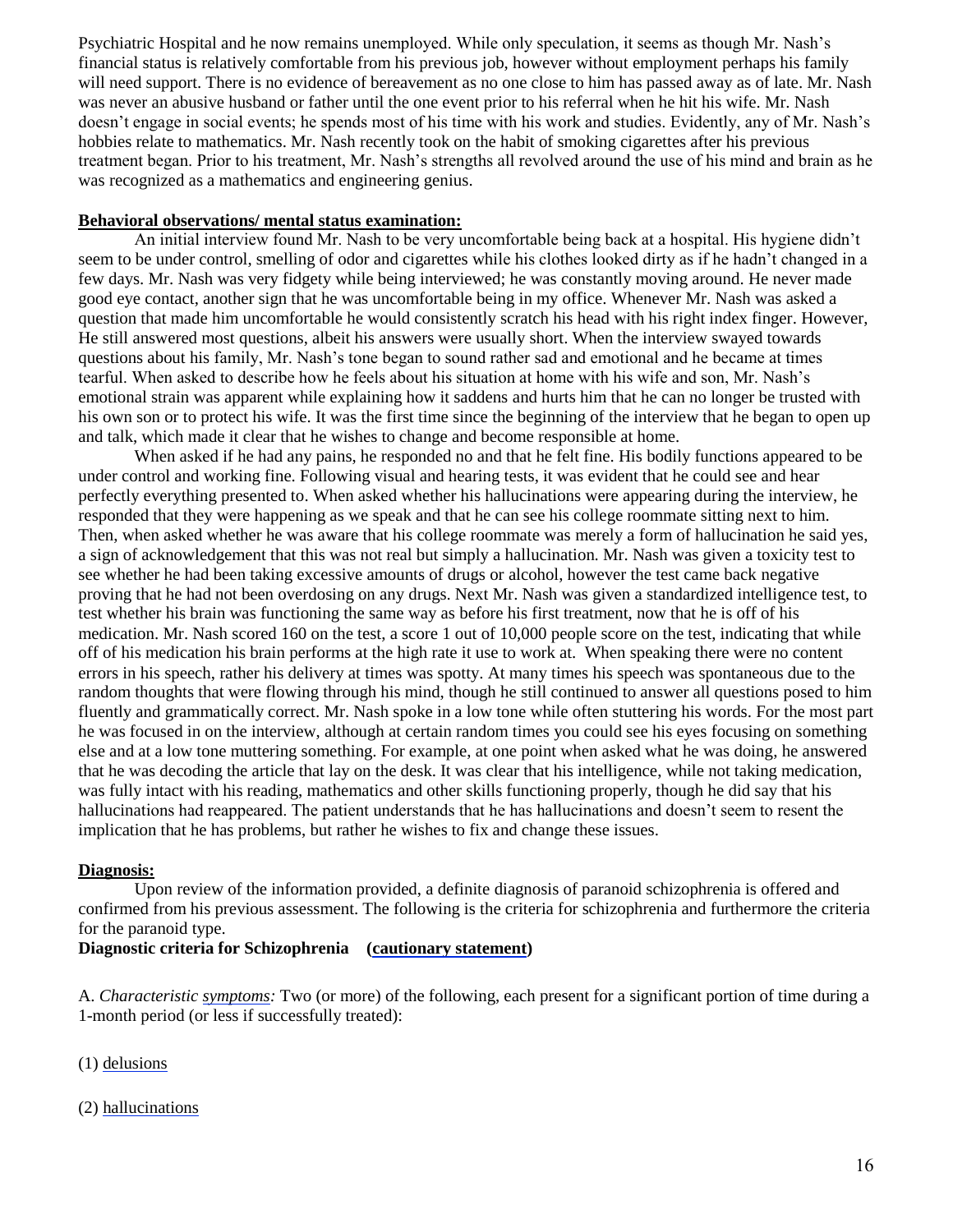(3) disorganized speech (e.g., frequent [derailment](http://www.behavenet.com/capsules/path/derailment.htm) or incoherence)

- (4) grossly disorganized or [catatonic](http://www.behavenet.com/capsules/path/catatonia.htm) behavior
- (5) [negative symptoms,](http://www.behavenet.com/capsules/path/negativesymptoms.htm) i.e.[, affective flattening,](http://www.behavenet.com/capsules/path/flataffect.htm) [alogia,](http://www.behavenet.com/capsules/path/alogia.htm) or [avolition](http://www.behavenet.com/capsules/path/avolition.htm)

**Note:** Only one Criterion A symptom is required if delusions are bizarre or hallucinations consist of a voice keeping up a running commentary on the person's behavior or thoughts, or two or more voices conversing with each other.

**Mr. Nash's symptoms fall directly in place with the criteria above. The patient has been having both delusions and hallucinations, each present for a significant portion of time for greater than a 1-month period. Also, his delusions have been of a bizarre type and his hallucinations have at times consisted of two or more voices conversing with each other, as he mentioned his roommate Charles and Charles's niece Marcy talking to him.**

B. *Social/occupational dysfunction:* For a significant portion of the time since the onset of the disturbance, one or more major areas of functioning such as work, interpersonal relations, or self-care are markedly below the level achieved prior to the onset (or when the onset is in childhood or adolescence, failure to achieve expected level of interpersonal, academic, or occupational achievement).

**Since the onset of the disturbance, Mr. Nash's functioning at work as well as interpersonal relations have both been performed below the level prior to the onset. He has not been teaching due to his obsession with his delusions nor has he been keeping up with his relationships with his wife, son and friends like it was prior to the onset.**

C. *Duration:* Continuous signs of the disturbance persist for at least 6 months. This 6-month period must include at least 1 month of [symptoms](http://www.behavenet.com/capsules/disorders/symptoms.htm) (or less if successfully treated) that meet Criterion A (i.e., active-phase symptoms) and may include periods of [prodromal](http://www.behavenet.com/capsules/path/prodromal.htm) or residual symptoms. During these prodromal or residual periods, the signs of the disturbance may be manifested by only negative symptoms or two or more symptoms listed in Criterion A present in an attenuated form (e.g., odd beliefs, unusual perceptual experiences).

### **Mr. Nash has had continuous signs of the disturbance persisting for greater than 6 months with greater than a 1-month period that included symptoms that meet Criterion A.**

D. *[Schizoaffective](http://www.behavenet.com/capsules/disorders/schizoaffectivedis.htm) and [Mood Disorder](http://www.behavenet.com/capsules/disorders/moodis.htm) exclusion:* Schizoaffective Disorder and Mood Disorder With Psychotic Features have been ruled out because either (1) no [Major Depressive,](http://www.behavenet.com/capsules/disorders/mixedep.htm) [Manic,](http://www.behavenet.com/capsules/disorders/manicep.htm) or [Mixed](http://www.behavenet.com/capsules/disorders/mixedep.htm) Episodes have occurred concurrently with the active-phase symptoms; or (2) if mood episodes have occurred during active-phase symptoms, their total duration has been brief relative to the duration of the active and residual periods.

### **Schizoaffective Disorder and Mood Disorder can be excluded as Mr. Nash's delusions and hallucinations were not concurrent with a Major Depressive Episode (which must include depressive mood), since the patient wasn't depressed while having his delusions and hallucinations.**

E. *Substance/general medical condition exclusion:* The disturbance is not due to the direct physiological effects of a [substance](http://www.behavenet.com/capsules/treatments/drugs/drug.htm) (e.g., a drug of abuse, a medication) or a general medical condition.

### **Mr. Nash's disturbance is not due to the direct physiological effects of a substance or a general medical condition, as he has not been abusing drugs/medications nor does he have any other medical condition.**

F. *Relationship to a [Pervasive Developmental Disorder:](http://www.behavenet.com/capsules/disorders/pdd.htm)* If there is a history of [Autistic Disorder](http://www.behavenet.com/capsules/disorders/autistic.htm) or another Pervasive Developmental Disorder, the additional diagnosis of Schizophrenia is made only if prominent delusions